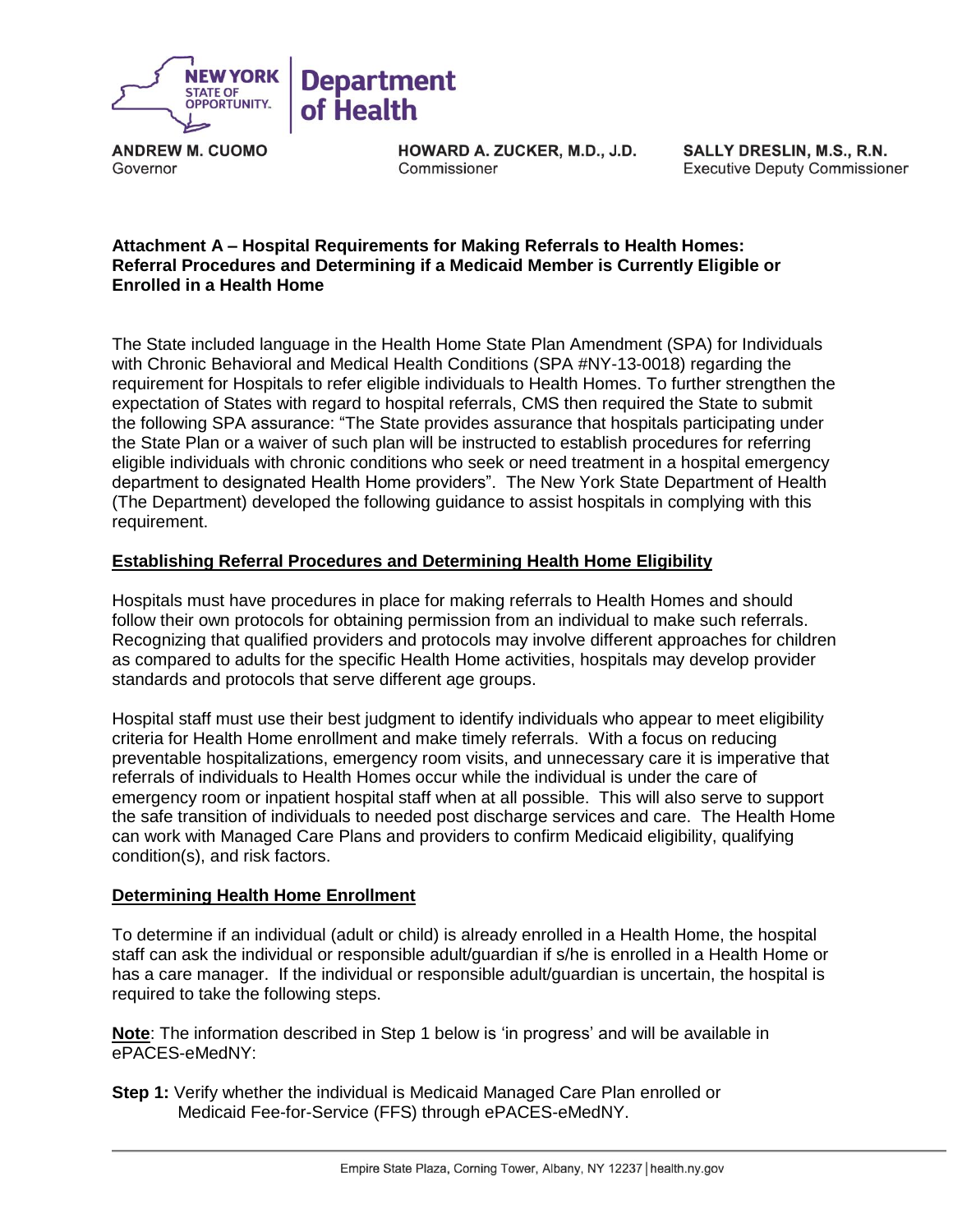The ePACES-eMedNY system will maintain two new Client Restriction Exception (RE) Codes to identify Health Home members as follows:

- '**A1**' Care Management Agency **-** Identifies the name of the Care Management Agency and Provider NPI an individual is assigned to, in outreach or enrollment, for notification;
- '**A2**' Health Home Identifies the name of the Health Home the individual is assigned to, in outreach or enrollment, for notification.

If A1 or A2 RE Code is identified, hospital staff must contact the Health Home or Care Management Agency. If A1 or A2 RE Code is not identified, proceed to Step 2.

A list of NYS Health Homes can be found on the DOH Health Home website at: [https://www.health.ny.gov/health\\_care/medicaid/program/medicaid\\_health\\_homes/hh\\_contacts.](https://www.health.ny.gov/health_care/medicaid/program/medicaid_health_homes/hh_contacts.htm) [htm](https://www.health.ny.gov/health_care/medicaid/program/medicaid_health_homes/hh_contacts.htm)

**Step 2:** The ePACES-eMedNY system now maintains Restriction Exception (RE) Codes to identify Health Home members as HARP Plan enrolled (H1-H9). A HARP member is automatically eligible for Health Home enrollment.

> If a HARP Restriction Exception (RE) Code is identified, notify the Managed Care Plan. If no HARP RE Code is identified, proceed to Step 3.

A list of HARP Restriction Exception (RE) Codes can be found on the DOH Health Home website at:

http://www.health.ny.gov/health\_care/medicaid/program/medicaid\_health\_homes/health\_home [policy.htm](http://www.health.ny.gov/health_care/medicaid/program/medicaid_health_homes/health_home_policy.htm) Health Home Policy – May 2016 Restriction Exception (R/E) Codes

- **Step 3:** In the absence of both a HARP RE Code and a Health Home RE Code, the hospital must use best judgement to determine whether the individual meets one of the following eligibility criteria, and based on that judgement make referrals to Health Home:
	- Two or more chronic conditions (e.g., Substance Use Disorder, Asthma, Diabetes, Heart Disease, etc.) or,
	- One single qualifying condition (either HIV/AIDS or a Serious Mental Illness (SMI))
- **Step 4:** Provide information to the individual about the benefits of Health Home care management services.

The New York State Health Home Program brochure is available at the following link for hospital staff to access and share with individuals: [https://www.health.ny.gov/publications/1123/hh\\_brochure.pdf](https://www.health.ny.gov/publications/1123/hh_brochure.pdf)

**Step 5**: If an individual is not already enrolled in a Health Home, obtain the individual's consent to make a Health Home referral, and contact the individual's Managed Care Plan where applicable, who will assist with referral to Heath Homes in the plan's provider network; OR in the absence of a Managed Care Plan, the individual may request a care management agency or any Health Home in your region or within the region where the individual resides, or a Health Home affiliate with your hospital system.